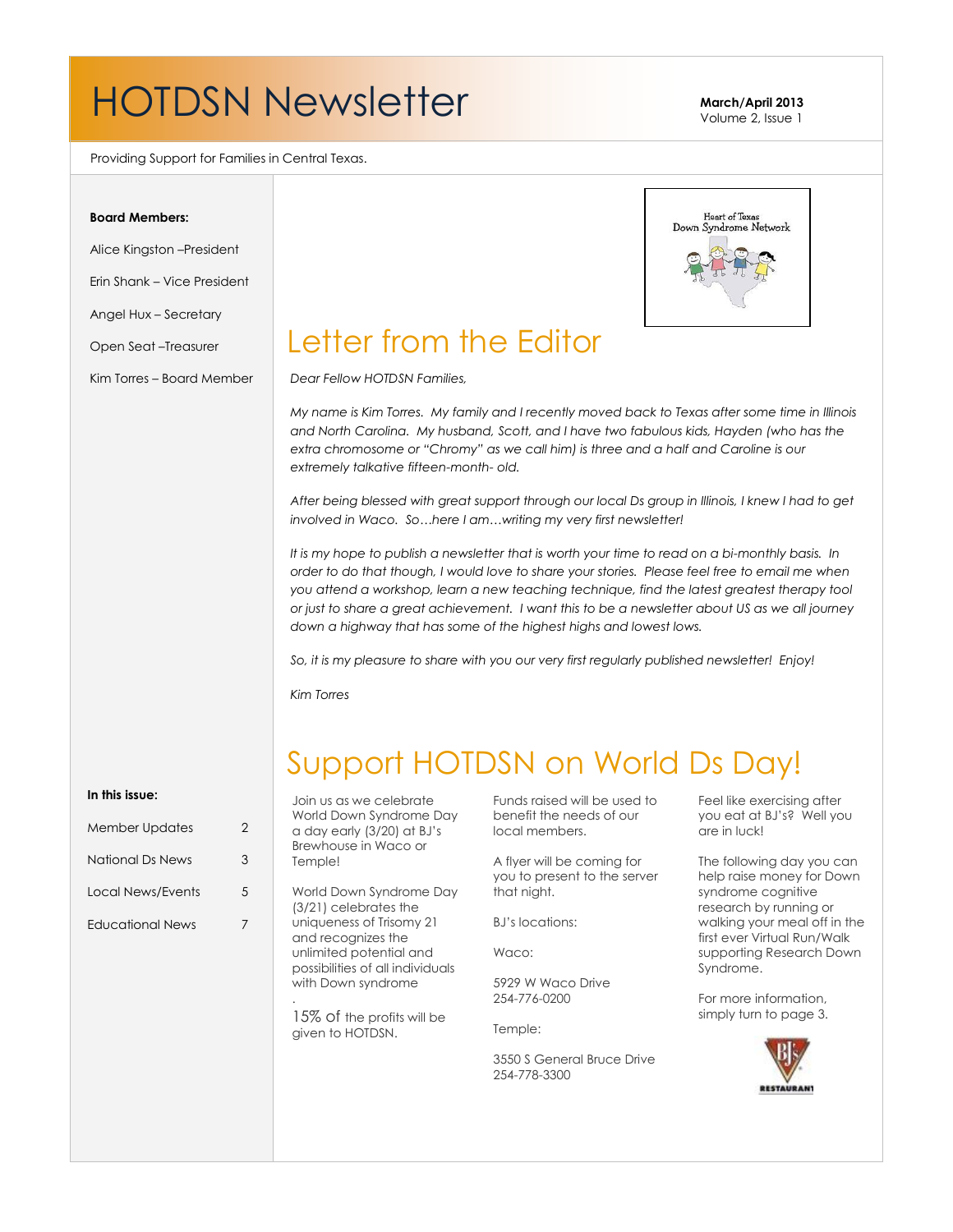#### **2 HOTDSN NEWLETTER**



3/9 BeccaBass

3/11 Tobin Davis

4/7 Cohen Williams

4/17 Michael Keathley

*If we missed your child's birthday, please email it to [kimtorres@hotmail.com](mailto:kimtorres@hotmail.com) and we will honor them in the next issue.*

## Spotlight Corner!

Meet **Joseph Barney**! Our first ever Spotlight Member!

**Age**: 7

**School:** H.O. Whitehurst Elementary, Groesbeck, TX

**Favorite Activities:** Digging outside and playing in the rocks

**Favorite Food:** PIZZA!

**The person/character I would like to have over for dinner:** Woody from Toy Story

**Favorite Book:** Toy Story

**One thing no one knows about me:** I can figure out how to get into just about anything I want.

**One thing about me that makes my parents so proud:** The joy I find in the small things in life.





### Parent Connection

Meet Charlotte Siegmund. She is a HOTDSN mom who works as a realtor in Waco. She has an amazing 21-year-old daughter with Ds who works with her in her office. She is very interested in helping families who have children with special needs find their next home. Give her a call!





**CHARLOTTE SIEGMUND REALTOR®** (254) 644-2149 CELL<br>(254) 776-0000 OFFICE<br>(254) 776-4417 FAX

CharlotteSiegmund@jsrwaco.com  $B$ <sub>MLS</sub> **JIM STEWART, REALTORS** 500 N. Valley Mills Dr.<br>Waco, TX 76710



### Come and Play!

Are you the parent of a young child with Down syndrome?

Would you like to meet other parents in your shoes?

If so, COME PLAY WITH US!

#### **Our first Parents of Young Children Play Date will be March 25th from 9 to 11.**

Snacks, drinks toys, fun and good conversation provided! Just bring yourself…and all your kiddos!

Our first meet-up will be at Kim Torres' house for simplicity sake. Please text her at 210-884-3608 to RSVP and get directions! Hope to see you there!

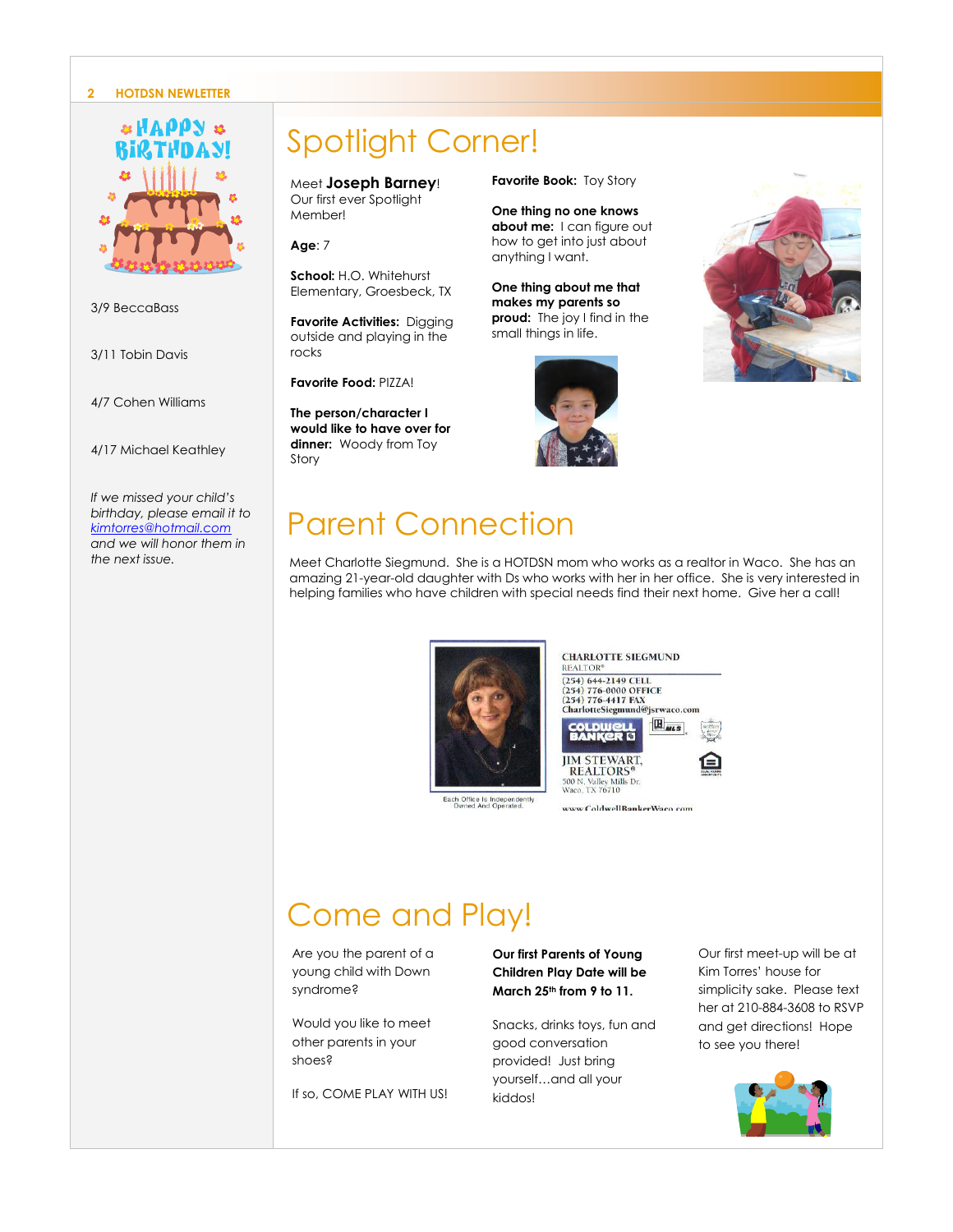### Virtual Run to Support Research

Research Down Syndrome's World Down Syndrome Day Virtual Run/Walk is an opportunity for people across the world to come together to advocate and self advocate for persons with Down syndrome.

Your \$30 registration fee will support research being conducted to develop drug treatments improve memory, learning and communication in persons with Down syndrome. Studies are also aimed at treatments to reduce the impact of Alzheimer's disease in individuals with Down syndrome. Learn more about Research Down Syndrome and the scientific studies the Foundation supports a[t www.researchds.org.](http://www.researchds.org/)

The World Down Syndrome Day Virtual Run/Walk can be any distance you want, maybe its 3.21 miles or laps around your block, 321 yards or 21 miles. Get creative, have fun and celebrate WDSD. Run/walk whenever or wherever you want. Then post photos of your run/walk and messages on our Facebook page,

#### [www.facebook.com/wdsdrun.](http://www.facebook.com/wdsdrun)

Maybe you can't participate on March 21? You can still support the World Down Syndrome Day Virtual Run/Walk by making a donation at

[www.researchds.org.](http://www.researchds.org/) (Source: www.researchds.org.)





### New Drugs May Transform Ds

(From Scientific American. Jenni Laidman. March 1, 2014.)

"People born with Down syndrome have always been considered to be incurably developmentally delayed—until now. In the past few years a number of laboratories have uncovered critical drug targets within disabled chemical pathways in the brain that might be restored with medication. At least two clinical trials are currently studying the

effects of such treatments on people with Down syndrome. Now geneticist Roger Reeves of Johns Hopkins University may have stumbled on another drug target—this one with the potential to correct the learning and memory deficits so central to the condition.

#### Down syndrome occurs in about one in 1,000 births annually worldwide. It arises from an extra copy of chromosome 21 and the overexpression of each of the 300 to 500 genes the chromosome carries. "If you go back even as recently as 2004, researchers didn't have much of a clue about the mechanisms involved in this developmental disability," says Michael Harpold, chief scientific officer with the Down Syndrome Research and Treatment Foundation. But all that has changed. "In the past six or seven

years there have been several breakthroughs—and 'breakthroughs' is not by any means too big a word—in understanding the neurochemistry in Down syndrome," Reeves says.

This improved knowledge base has led to a series of discoveries with therapeutic promise, including the latest by Reeves. He and his team were attempting to restore the size of the cerebellum in mice engineered to show the hallmarks of Down syndrome. The cerebellum lies at the base of the brain and controls motor functions, motor learning and balance. In people with Down syndrome and in the Down mouse model the cerebellum is about 40 percent smaller than normal. By restoring its size, Reeves hoped to gain a clearer picture of the developmental processes that lead to anomalies in a brain with Down syndrome.

Continued on Page 4.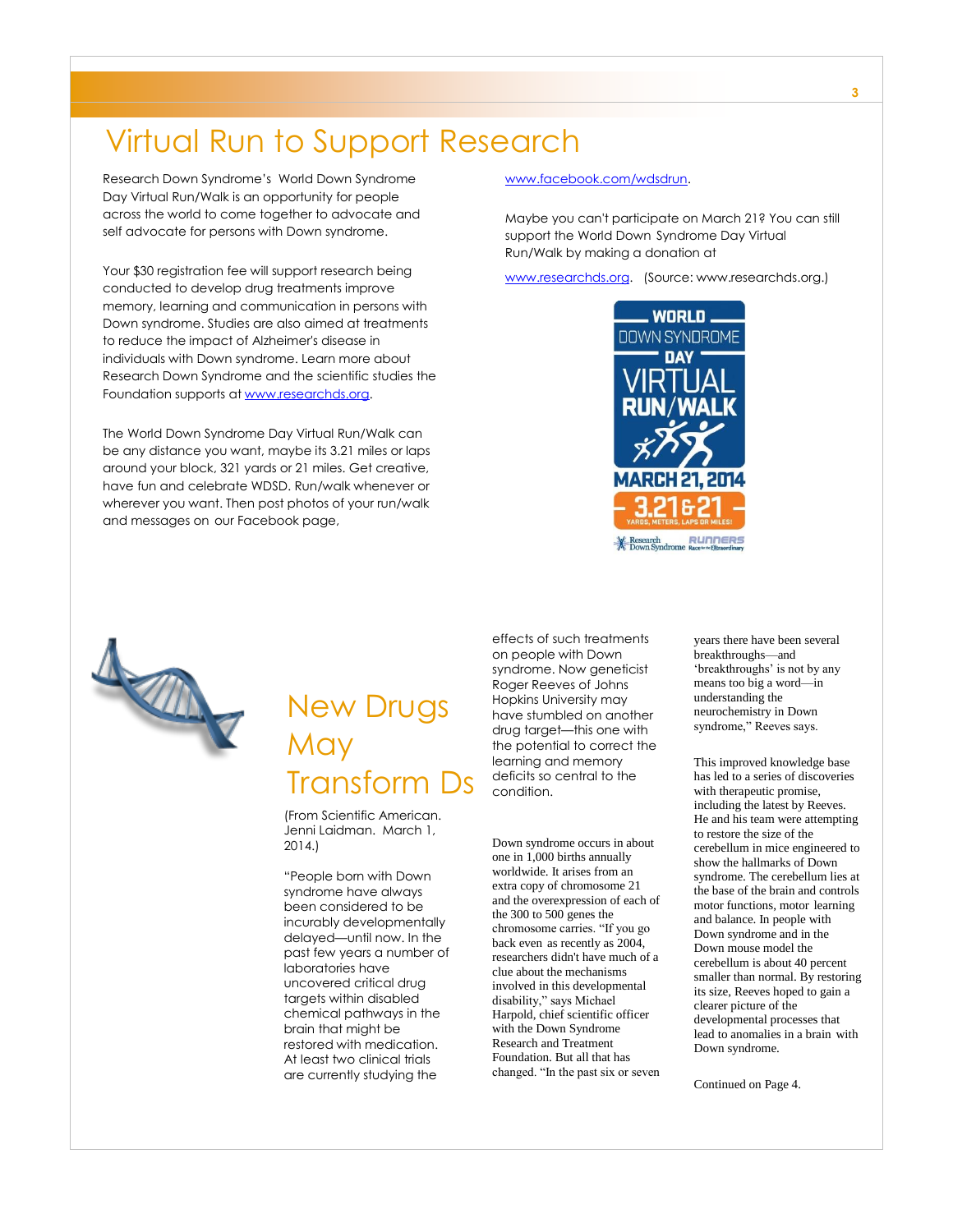

### New Drug Therapy

(Continued from page 3)

Reeves's team injected newborn Down mice with a chemical that stimulates an important among other things, orchestrates fact surprised that we fixed the cerebellum. That was our working not anticipated that three months after treatment the mice with a learn their way around a water maze—a function of learning and another part of the brain, the

repaired the hippocampus or whether the cerebellum might be responsible for more learning and memory functions than previously realized.

neurodevelopmental pathway that, In fact, other investigational treatments for cerebellum growth. "We were not in hippocampus—but none target this hypothesis," Reeves says. Yet he had *Translational Medicine*, may point to a restored cerebellum would be able tonore independent lives. "The possibility of memory thought to be controlled by memory significantly—that's something I hippocampus. The researchers do note says. "And it's now happening. The yet know whether they inadvertently game has changed." Down syndrome target the particular chemical pathway. Reeves's study, published recently in *Science*  pharmaceutical intervention that could allow those with Down syndrome to live actually giving Down syndrome people the ability to improve learning and never thought I'd see in my entire career,"

### ABLE Act Making Waves



The national Down Syndrome Congress has announced that their push in Congress for the passage of the ABLE Act, a law that would, per their website, "amend Section 529 of the Internal Revenue Service Code of 1986 to create taxfree savings accounts for individuals with disabilities. The bill aims to ease financial strains faced by individuals with disabilities by making tax-free savings accounts available to cover qualified expenses such as education,

housing, and transportation. The bill would supplement, but not supplant, benefits provided through private insurances, the Medicaid program, the supplemental security income program, the beneficiary's employment, and other sources. "

To learn more visit [www.ndss.org](http://www.ndss.org/) or follow the movement at #Passthe ABLEAct.

"It's the small things we do for our families that show our love every day the sweet treat, the cup of tea, the hug and the "How was your day?"

In that spirit, and as part of the Tea-21 Mother's Day Fundraiser, we're compiling the Tea-21 Cookbook, an assortment of recipes from the kitchens of our favorite moms: you! We invite you to contribute your best recipes, savory or sweet, to be included in this collection. The cookbook will be sold on DSRTF's website to raise funds for cognition research.

Donating your special recipes to this effort is a simple, personal way to support the innovative research we fund. **All submissions will be entered**  into a special drawing to win a \$100 gift card, as a small token of our thanks." (source: DSRTF)





Because every mother hopes for a brighter future for her child.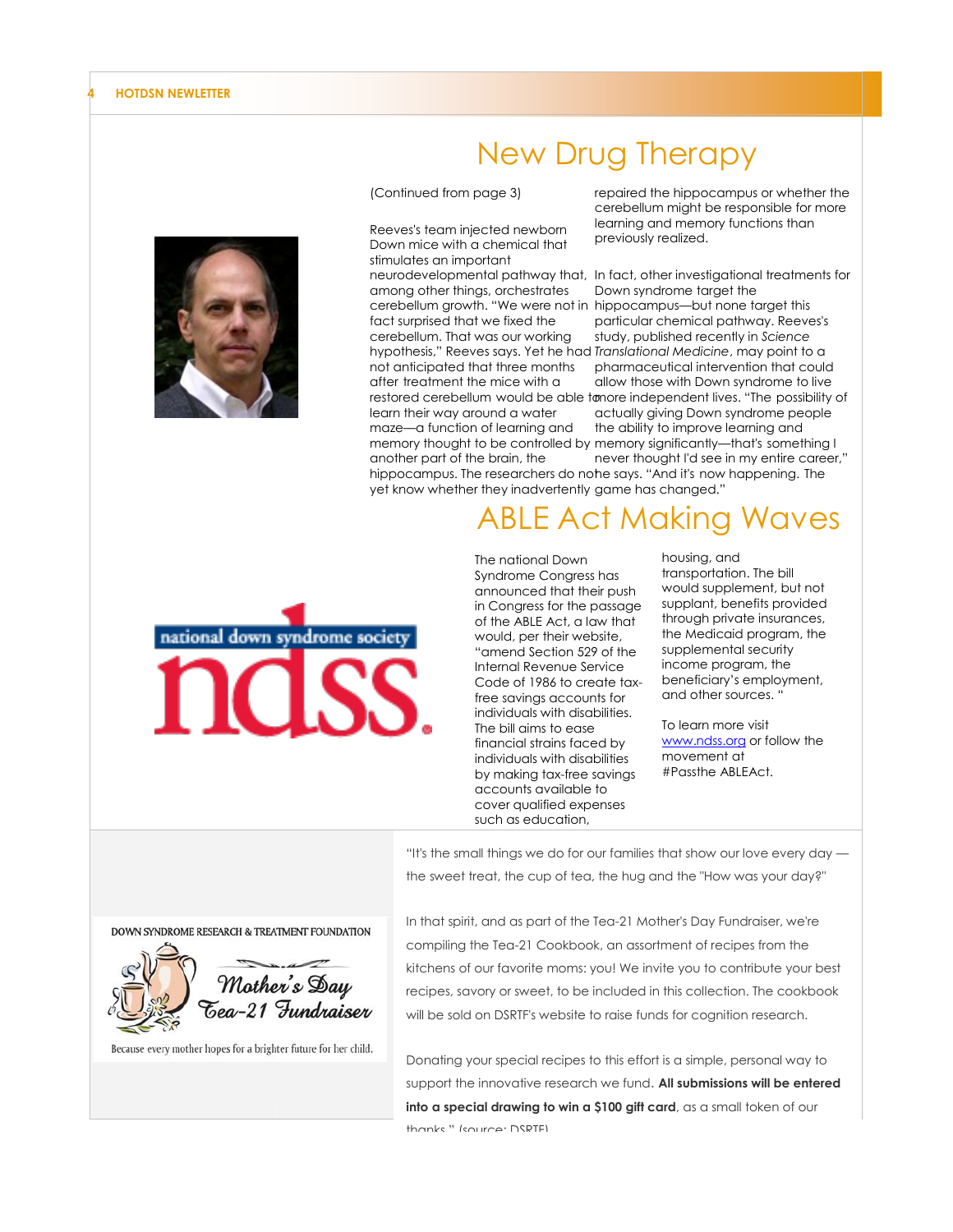### Take advantage of the Children's Special Needs Network!

Our local chapter offers ALL of these great resources!

**Saturday Afternoon Respite –** CSNN offers four hours of free childcare to children with special healthcare needs and their siblings. We currently offer these center-based respites once a month in Killeen, Temple and Waco.

**Diaper Closet –** Children with special needs are eligible to receive two packs of diapers twice a month. Please call the CSNN office before you stop by to confirm that we have the size you need available.

**In-Home Respite Assistance –** If you have a trusted childcare provider to watch your children in your home, you may be eligible for reimbursement of those costs.

**Resource Assistance –** CSNN has funds available to help you cover medical costs not covered by insurance. These costs include copays, medications, etc. Contact the CSNN for a better idea of what costs may be eligible for reimbursement.

**CSNN Library –** We currently have many great books for caregivers of children with special needs. Feel free to stop by and browse through our selection. We also have a computer available to use to obtain further information or resources.

**Camp Scholarships –** Summer will be here before we know it and Central Texas has many great camps for children with special needs or chronic illness. CSNN has a list of camps and may be able to provide a camp scholarship for your child.

**Recreational and Social Experiences –** CSNN offers many fun recreational and social experiences throughout the year for families of children with special needs or chronic illness. Be sure to be added to our email list, like us on Facebook, and check our website [\(www.special](http://special-children.us5.list-manage.com/track/click?u=bd5013365461cf22dca0ad524&id=60285466ab&e=748d1b8d8e)[children.org\)](http://special-children.us5.list-manage.com/track/click?u=bd5013365461cf22dca0ad524&id=60285466ab&e=748d1b8d8e) to get information on all of our exciting activities.

All resources and services require certain paperwork and some must be reviewed by our Allocations committee. Please feel free to call us at 254-933- 7597 if you have any questions and for step by step instructions on how to take advantage of what we have to offer!

### *CSNN Upcoming Events:*

- Belton Sensory Friendly Movie (Mr. Peabody) – **Monday, March 10, 10am** – Grand Avenue Theater at 2809 Oakmark Drive in Belton
- Temple Bowling **Tuesday, March 11, 12:30-3:30 pm** – Spare Time Bowling at 5434 205 Loop in Temple
- Cultural Activities Center Art Class – **Thursday, March 13, 9:30am** – At the CAC at 3011 N. 3rd Street in Temple. – CSNN will be hosting a class in which each student will make and glaze a clay bowl.
- Waco Bowling **Thursday, March 13, 1- 3pm** – Westview Lanes at 4565 W. Waco Drive.
- Play Day-

**March 29, 1-4**

Peaceable Kingdone Retreat Center. Killeen. Movies, games, miniature gold, hiking and so much more.

**Registration for all events is required. Please register by calling the CSNN office at 254-933-7597.**

Serving Central Texas since 1990

children's special

needs network

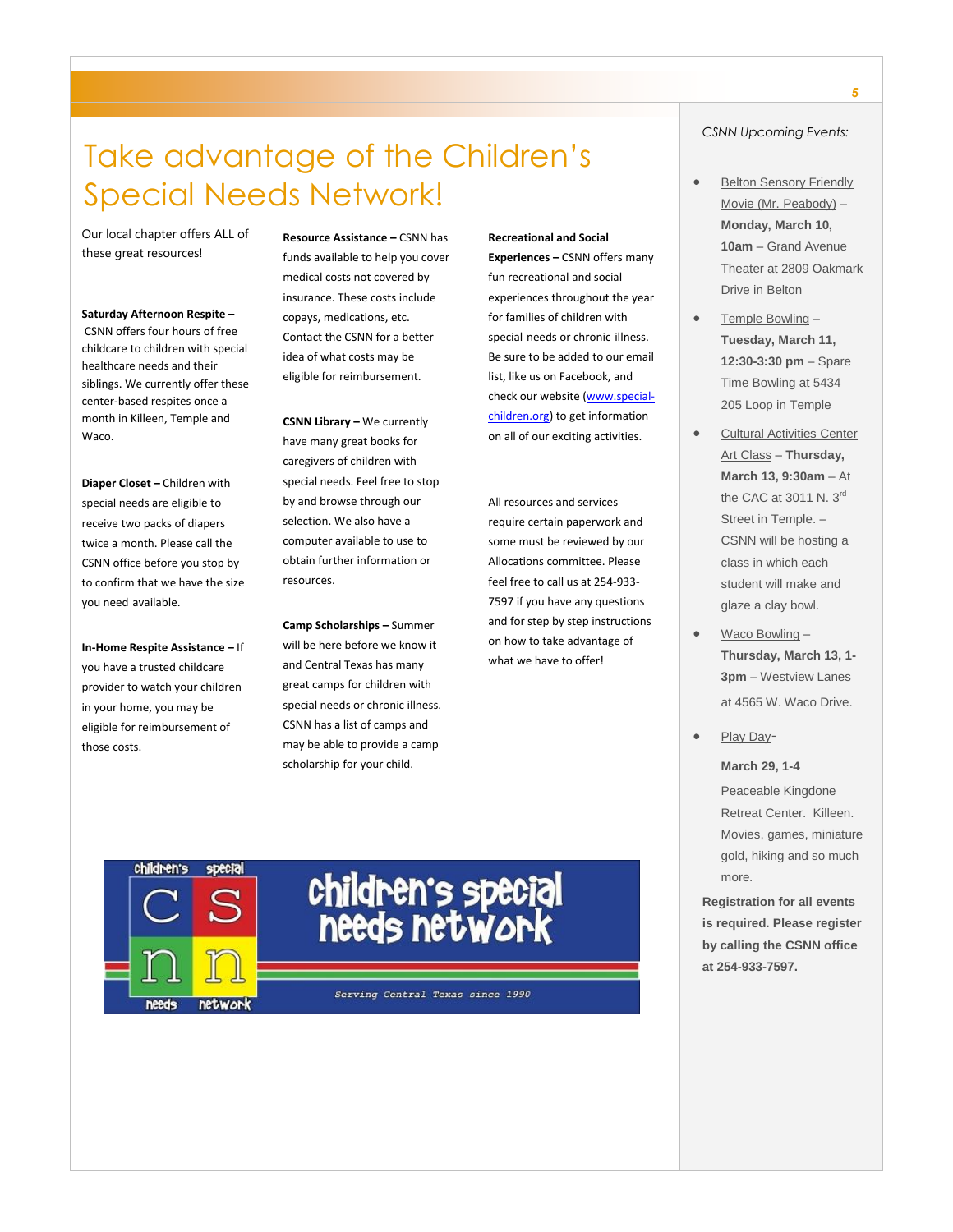#### **6 HOTDSN NEWLETTER**



#### **HAPPY EASTER from the**

**HOTDSN to you!** 

**We would love to share** 

**your pictures from the big** 

**day. Email them to** 

**[kimtorres@hotmail.com](mailto:kimtorres@hotmail.com) to** 

**be published in our net** 

**newsletter.**

### BEHAVIOR MATTERS!

HOTDSN March Parent Support Meeting

We are happy to introduce Torey Lewis from Focus Behavioral Associates to present at our next Parent Support Meeting. Focus Behavioral Associates provide clinical-based Applied Behavior Analysis (ABA) techniques to treat and enhance the lives of children and adults with socially significant behaviors. Focus Behavioral Associates work to assess their client's strengths and weaknesses—to learn what helps the client, and to understand the priorities—in order to establish the key goals of therapy. They then develop an individualized behavior program to address target behaviors and outline the skills that client needs to develop (e.g., compliance, communication, play skills, toilet training, cooperation and turn-taking, transitioning etc.).

Torey will equip us with strategies for dealing with difficult behaviors. At the end of the presentation there will be Q&A time for any concerns you may wish to know more about.

When: Saturday, April  $5^{th}$  2-4pm

Where: Hope Therapy (6701 Sanger Ave, Waco, TX 76710)

Child care provided with RSVP to 254-230-9782.



### **Challenger League Baseball**

Who can play? Any mentally or physically challenged boy or girl who is eligible for school ages 5 – 18 (age 21 if enrolled in HS).

Teams are determined by skill level and ability, not age. Each player is placed on a team suited for his or her capabilities. The CHALLENGER DIVISION will allow the player to hit off a "tee", play coach pitch or player pitch.

There is no registration fee. Each player should provide his own glove, shorts/pants, socks and shoes. The sponsor will provide a hat and shirt.

Tryouts will be on Saturday, March 22rd at the Challenger Field. If there is bad weather that day, tryouts will be March 29th. New Players Tryout at 9 am. Returning players tryout at 9:45 – 11 am.

Games are played at the Challenger/Don Deatherage field. This field is located at Lake Air Little League (behind Fields 4 & 5). It is close to the City of Waco Recycling Center.

For more information or registration packet, contact Coleen Ostrom at 254-723-3828.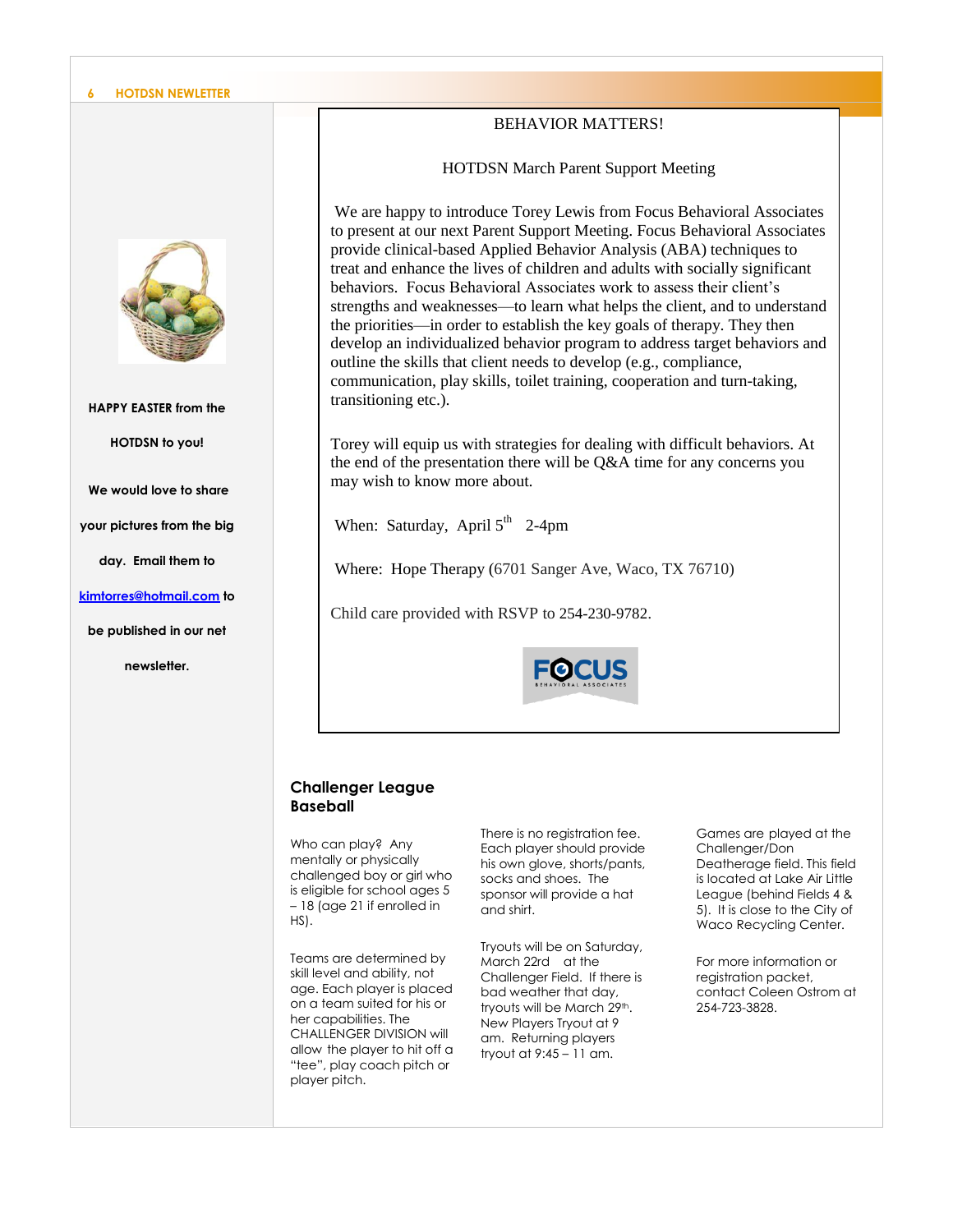### Teach your child to read and improve SPEECH!

Having problems with speech? Try teaching your child to read!

It may sound crazy, but it works!

The Learning Program of the Down Syndrome Foundation of Orange County is a research based reading and math program that can not only help your child learn to read, but also to speak better.

The program is based around the idea that our kids learn to read FIRST

through sight words and then LATER through phonics.

We (this is Kim Torres speaking now) started using this program when Hayden was 16 months old. He was sight reading words before age two because of it. And while his expressive language skills kept him from saying all of the words, he was definitely building a lexicon of words in his brain to use later in life. Once the speech started flowing, we couldn't stop him from talking!

If you are interested in learning more, please visit their website at [www.dsfoc.org/learning](http://www.dsfoc.org/learning-program)[program.](http://www.dsfoc.org/learning-program) Here you will find

great research-based tips for learning and TONS of free materials.

Still don't believe me, visit Hayden on youtube at [http://www.youtube.com/](http://www.youtube.com/watch?v=cQj2bSDmpW0) [watch?v=cQj2bSDmpW0.](http://www.youtube.com/watch?v=cQj2bSDmpW0)  Here he is reading at 17 months old!

#### App of the Month

Story Creator By: Alligator Apps

Create your own books on your iPad/iPhone. Use your own words, pictures, and voice! Great app for teaching reading, listening, speech and so much more.

> All Ages. \$1.99



### Sign Language classes in Waco at last!

My Little Play Place, located at Highway 84 and Hewitt Drive, is please to announce that it is now offering sign language classes based on the popular video series, Signing Time. Please give them a call for more information! 751-9600.



### Homework Help One Click Away

Freebies are everywhere on the internet. This is one of the best sites I have found for quality educational materials on every subject you can find! Yes…that even includes our beloved Thomas the Train Engine!

The activities are designed as lap books for your kids, but if you have no urge to ever be a teacher, you can simply print out the pages and give them to your kids to explore at their own pace. Beats spending money on store bought activities! Best part is that the author has listed activities for all levels of learning!

Check out the sight:

Homeschool Share

[http://www.homeschoolsh](http://www.homeschoolshare.com/index_lapbooks_master_list.php) [are.com/index\\_lapbooks\\_](http://www.homeschoolshare.com/index_lapbooks_master_list.php) [master\\_list.php](http://www.homeschoolshare.com/index_lapbooks_master_list.php)